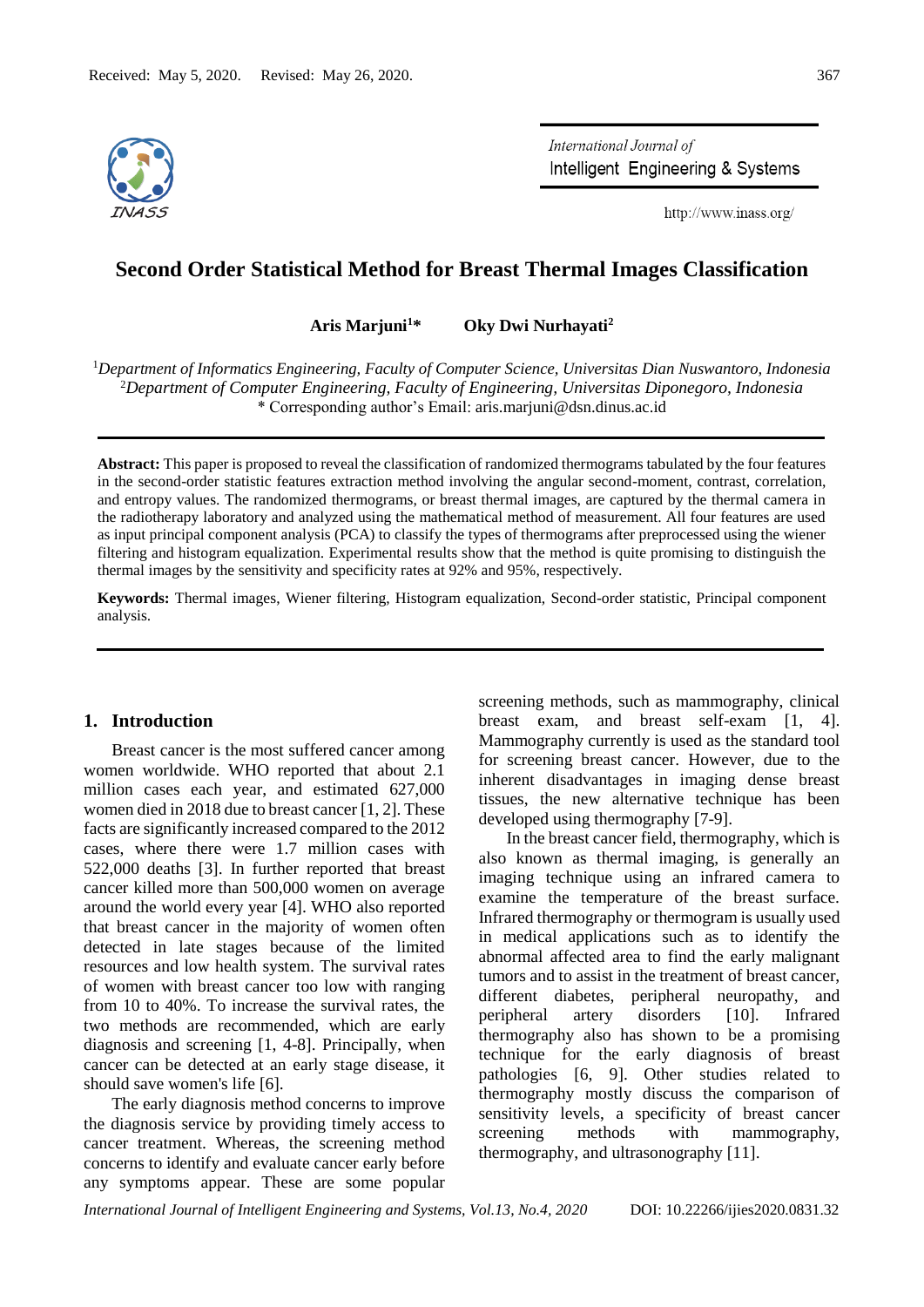The thermogram is more proper screening and has a lower cost than other types of screening methods like the mammogram, ultrasound, and magnetic resonance imaging depending on the temperature of the breast and surrounding area by using a special heat-sensing camera to determine the heat in the region of breasts [12]. Meanwhile, the image processing carried out on the thermogram mostly uses statistical methods to calculate the degree of asymmetry between the left and right breast [13]. Nurhayati et al. [13] proposed the first-order statistical method for breast thermal image classification. They revealed the randomized thermograms classification which is tabulated by the first-order statistics method including the mean values, entropy values after the mathematical method of measurement. Combining these statistical parameters with a principal component analysis method results in a better analysis to distinguish the types of thermal images.

Thermogram, as biomedical or bioinformatics data, has commonly high dimensional in the number of attributes and/or record numbers [14-16]. Hence, it is necessary to select the most important attributes or features for classification using machine learning algorithms [15]. In breast cancer detection purposes, a principal component analysis (PCA) technique has widely used for feature selection and it is usually utilized with classification algorithms. Started with the PCA's advantage, this study is only focused on the use of PCA in breast cancer detection and analysis, which is motivated by some following related works.

Lyng et al. [3] proposed the combination of PCA with linear discriminant analysis (LDA) and quadratic discriminant analysis (QDA) methods for breast cancer diagnosis. However, both methods gave similar results in sensitivity and specificity performances. The sensitivity and specificity values are approximated by 83% and 80%, respectively. The PCA and LDA method for breast cancer diagnosis is also proposed by Moisoiu et al. [17] with the sensitivity and specificity of their proposed method are 81% and 95%, respectively. Jamal et al. [15] used PCA and  $k -$  means clustering algorithm to predict breast cancer using Wisconsin Breast Cancer (WBC) datasets. The performance of PCA and  $k - means$ combined with support vector machine (SVM) and XGBoost are compared in their study. The performance of PCA combined with SVM and XGBoost outperformed the  $k - \text{means}$  on almost of their experiments.

Liu and Ma [16] utilized PCA with the SVM and backpropagation neural network (BPNN) algorithms to achieve breast cancer recognition effectively. The pathological images are extracted using PCA to get

the most feature and then classified using SVM and BPNN. The combined PCA and SVM algorithms gave better accuracy, sensitivity, and specificity in breast cancer detection, rather than using the mixture of PCA and BPNN. The use of PCA and SVM is also proposed by Luna-Rosas et al. [18]. They proposed the PCA and parallel SVM to find the optimal response time in the automated breast cancer detection. They used the PCA method to find the distribution of two classes that are healthy and damaged tissue. Some classifiers were used to detect high specificity and sensibility rates and optimized by SVM to optimize the response time in automated breast detection.

Sahu et al. [19] proposed a hybrid method between the PCA with an artificial neural network (ANN) and random forest (RF) to classify breast cancer using WBC datasets. After dimensional reduction using the PCA, the datasets then classified by ANN and RF. In terms of sensitivity and specificity, the hybrid of PCA and ANN performed better than the PCA and RF. However, the hybrid of PCA and RF performed better in accuracy than the PCA and ANN. Dzulkalnine et al. [20] proposed the fuzzy PCA (FPCA) with SVM for breast cancer classification. The fuzzy PCA is adopted as a feature selection method to find the optimum significant factors for breast cancer detection. The hybrid of FPCA and SVM is compared to the benchmark methods, which are the SVM method only, and the hybrid of PCA and SVM. Experimental results show that the FPCA and SVM performed better in accuracy, sensitivity, specificity, and also AUC compared to the SVM and the hybrid of PCA and SVM.

Based on the advantage and popularity of the PCA for breast cancer detection and analysis, this study is also carried out to use the PCA to extract the thermogram features. In this paper, we propose the new approach to determine the thermogram classifications that are the normal thermogram, early cancer thermogram, and advanced cancer thermogram. For this classification purpose, the second-order statistical method is used to evaluate the important features from the thermogram image that affect breast cancer detection. The result of this study can be used to determine the condition of monitored cancer patients from the thermogram results. Thus, in this paper, the use of PCA and second-order statistical method is proposed to classify the breast thermal images for breast cancer detection.

This paper is presented in several sections, as follows. Section 2 presents an underlying theory related to the use of PCA in breast cancer analysis. Section 3 presents the proposed method using the second-order statistical method based on PCA. The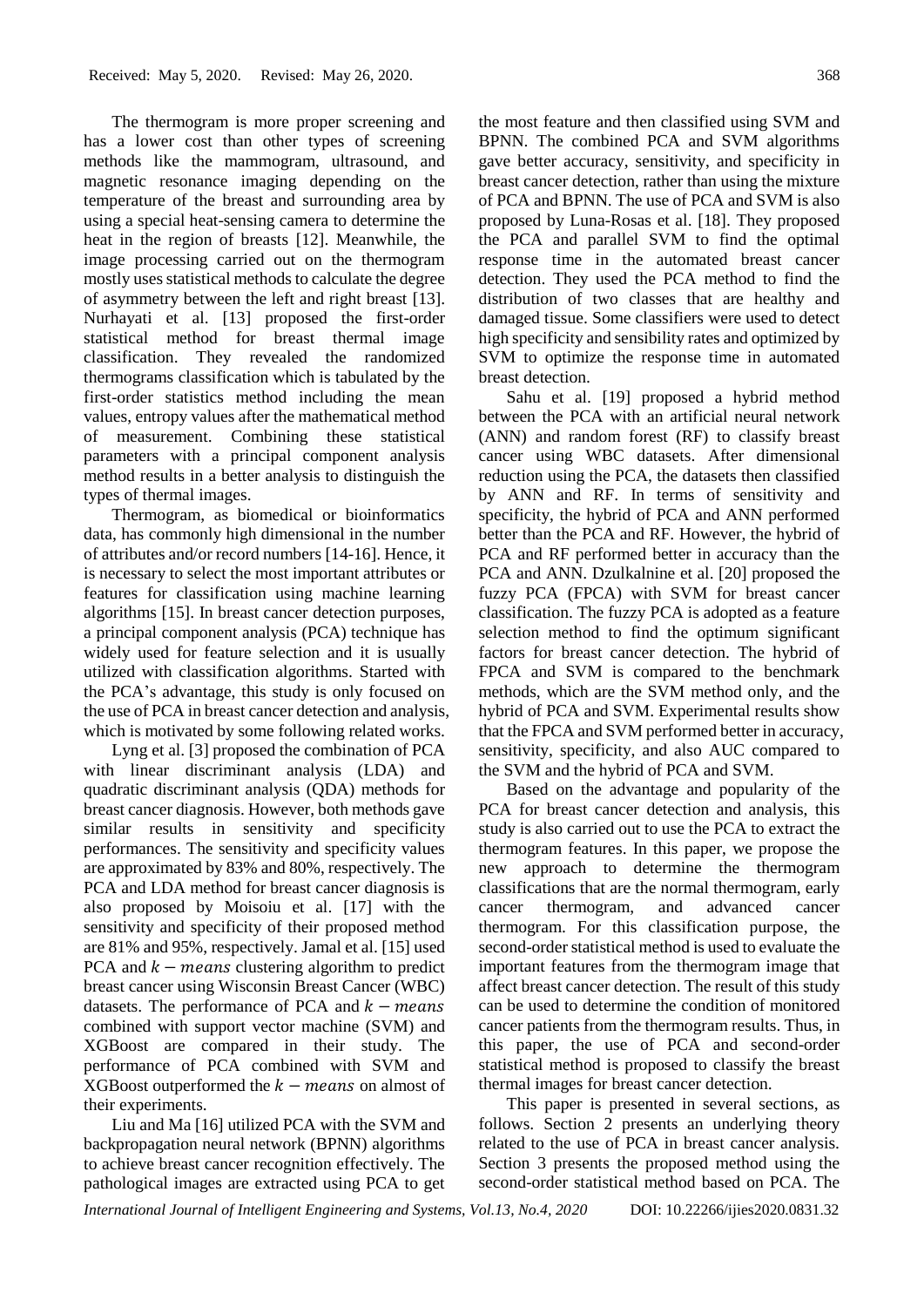pre-processing of the thermogram images using Wiener filtering and histogram equalization also presented in this section. Section 4 presents the experimental setup of this study including the dataset preparation, scope definition, and performance evaluation method. The experimental results and discussion are presented in section 5. Finally, the conclusions and future works of this study are summarized in section 6.

### **2. The underlying theory**

PCA is a popular technique in statistical data analysis, feature extraction, and data reduction based on a singular value decomposition [21, 22]. It is commonly used to reduce the dimensionality of data to examine its underlying structure and the covariance or correlation structure of a set of variables. While singular value decomposition provides a simple means for identification of the principal components for classical PCA, solutions achieved in this manner may not possess certain desirable properties including robustness, smoothness, and sparsity [8, 11, 23, 24].

PCA is a deterministic method for reducing the dimensionality of a dataset by transforming some possibly correlated variables into a smaller number of linearly uncorrelated variables, which are called principal components [13, 23]. Technically, PCA involves the variances and covariances through linear combinations of the provenience variables without missing significant information of the source data [25]. The goal of the PCA is to reduce the variable space from a large set of variables into a smaller set of variables. These goals are achieved by maximizing the variance of projected data and minimizing the mean squared error between the data points and projected data. PCA of a large data space will produce some orthonormal basis vectors in the form of a collection of eigenvectors from a particular covariant matrix, which can optimally represent the distribution of data [26].

In the imaging technique, the form of eigenspace representation can be obtained by transforming the PCA into a set of images. The result of this transformation is an orthonormal basis vector which is used to form a sub-vector space called a feature space [22, 26]. The main advantages of PCA are mainly in computational aspects by reducing the complexity so that more efficient in capacity and memory requirements than the nonlinear computational. PCA is also reducing the redundancy of data through the orthonormal components and increasing the maximum variation so that it produces a low noise sensitivity. Once the patterns in the data have been found and the data and examples have been compressed by reducing the number of dimensions, the information in it would not be much in lost [13].

#### **3. Proposed method**

This research involves image processing methods to process thermograms. For pre-processing, this study uses a Wiener filtering and histogram equalization to improve the image quality of the breast thermogram, as illustrated in Fig. 1.

After the pre-processing image, the next step is to extract the features of an image. Feature extraction is the process of taking the characteristics found in an object in the image to recognize the object. Feature extraction is the first step in image classification and interpretation [27]. One method used in feature extraction is first-order statistical feature extraction and second-order feature extraction [13].

First-order feature extraction is a method of characterization based on image histogram characteristics. The histogram shows the probability of the appearance of the grey pixel degree values in an image [10, 11, 13, 28]. Second-order statistical feature extraction is done with a co-occurrence matrix, which is an intermediate matrix that represents correlations of pixels in the image in various orientations and spatial distance as describes in Fig. 2. Co-occurrence means joint events, i.e. the number of occurrences in one level of neighboring pixel value with another pixel value level within a certain distance (d) and angle orientation (θ). Distance is expressed in pixels and orientation is expressed in degrees. The orientation is formed in four angular directions with  $45^{\circ}$  angle intervals, namely 0°, 45°, 90°, and 135° while the distance between pixels is usually set at 1 pixel [27]. After obtaining the co-occurrence matrix, the second-order statistical characteristics that represent the observed image can be calculated.



Figure. 1 (a) original thermogram, (b) thermogram after filtered wiener, and (c) after histogram equalization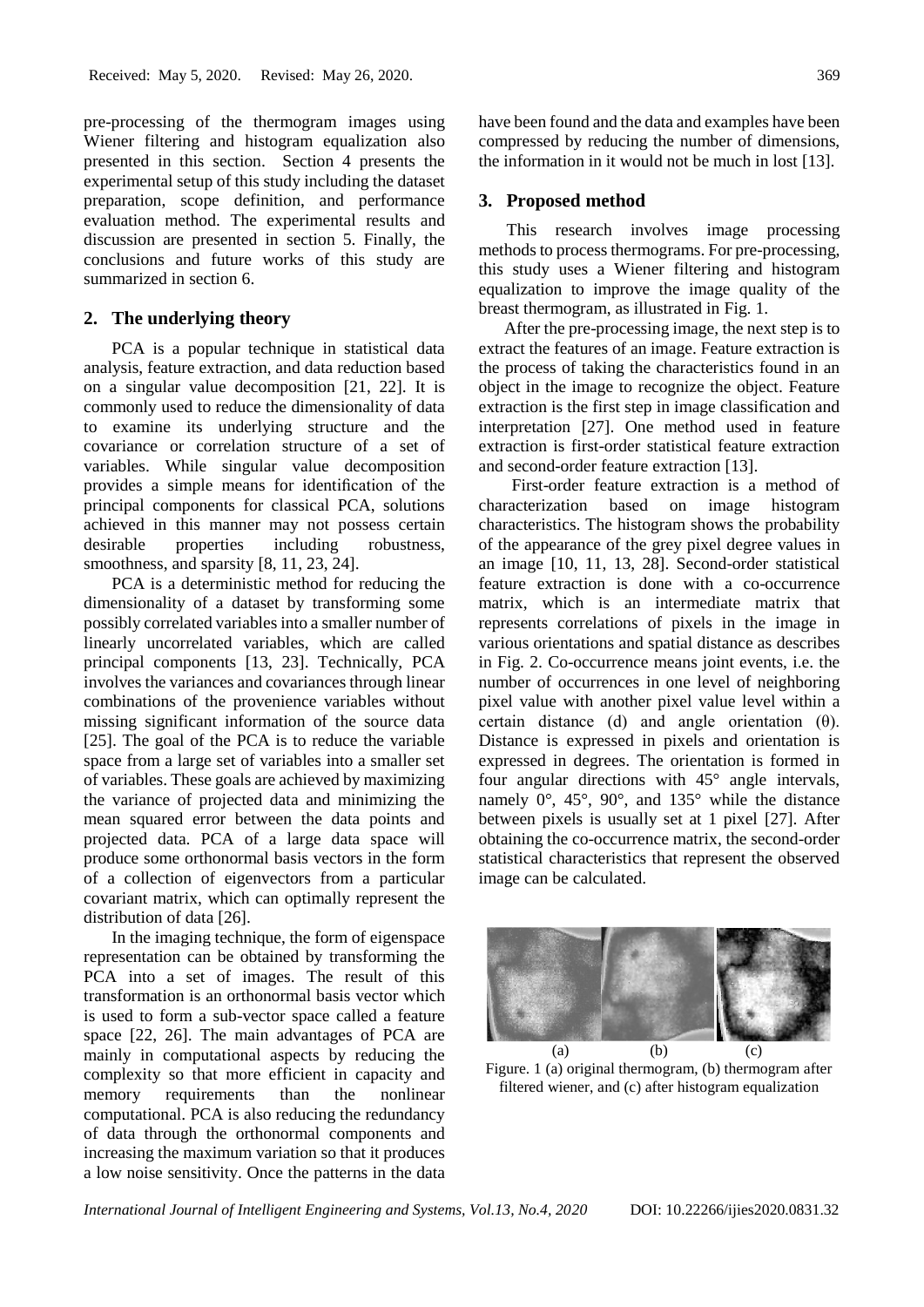

Figure. 2 (a) Image histogram and (b) the relationship between neighboring pixels as a function of orientation and spatial distance [27]

Several second-order statistical features are calculated, namely angular second moment, contrast, correlation, and entropy [27].

a. Angular Second Moment (ASM) functions to show the characteristics of the image homogeneity that can be obtained by Eq. (1) where  $p(i, j)$ represents the value in row  $i$  and column  $j$  in the co-occurrence matrix.

$$
ASM = \sum_{i} \sum_{i} \{p(i,j)\}^2 \tag{1}
$$

b. Contrast  $(CON)$  functions to show the range of the spread (moment of inertia) elements of the image matrix. If it is located far from the main diagonal, the contrast value is large. Visually, the contrast value is a measure of variation in the grey degrees of an image range shown in Eq. (2).

$$
CON = \sum_{n} n^2 \left\{ \sum_{i} \sum_{\substack{j \\ |i-j|=n}} p(i,j) \right\} \qquad (2)
$$

c. Correlation  $(COR)$  functions to show the size of the linear dependence of the grey image degree so that it can provide a hint for the linear structure in the image that can be obtained in Eq. (3) with  $\mu_x$  and  $\mu_y$  are the average values of  $p_x$  and  $p_y$ , respectively. Whereas,  $\sigma_x$  and  $\sigma_y$  are and the standard deviation values of values of  $p_x$  and  $p_y$ , respectively.

$$
COR = \frac{\sum_{i}\sum_{j}(ij)p(i,j) - \mu_{i}\mu_{j}}{\sigma_{x}\sigma_{y}}
$$
(3)

d. Entropy  $(ENT)$  describes the value of shape irregularity. The entropy value is large for images with a uniformly greyed-out degree transition and is of little value for the irregular (varied) image structure obtained in Eq. (4).

$$
ENT = -\sum_{i} \sum_{j} p(i,j)^2 \log(p(i,j)) \tag{4}
$$

### **4. Experimental setup**

This study uses 170 breast thermogram images in  $256 \times 192$  of size for the experiment. These breast thermogram images are categorized into the normal thermograms (50 images), early breast cancer thermograms (50 images), advanced breast cancer thermograms (50 images), and undergoing breast cancer thermograms (20 images). All of these thermogram images were taken from breast cancer patients using a thermal camera in the radiotherapy laboratory of the general hospital Dr. Sarjito, Indonesia. All of the patients of this study were only female patients, without any age restrictions, and the observed cancer location around in the breast area.

The scope of this experiment is specifically to simulate and evaluate a breast cancer detection method using thermogram images by applying a second-order statistical feature extraction. The features used in this proposed method are the  $ASM$ .  $CON, CORR,$  and  $ENT$ , which are formulated in Eq. (1) to Eq. (4), respectively. Besides, this study also uses the PCA method to calculate eigenvalues, eigenvectors, and covariance matrix of thermogram data images. The PCA method flow chart is presented in Fig. 3.

For evaluation, the performance of the secondorder statistical method for breast thermal image classification in this study is measured by sensitivity, specificity, and receiver operating characteristics (ROC) curve. Sensitivity, also called true positive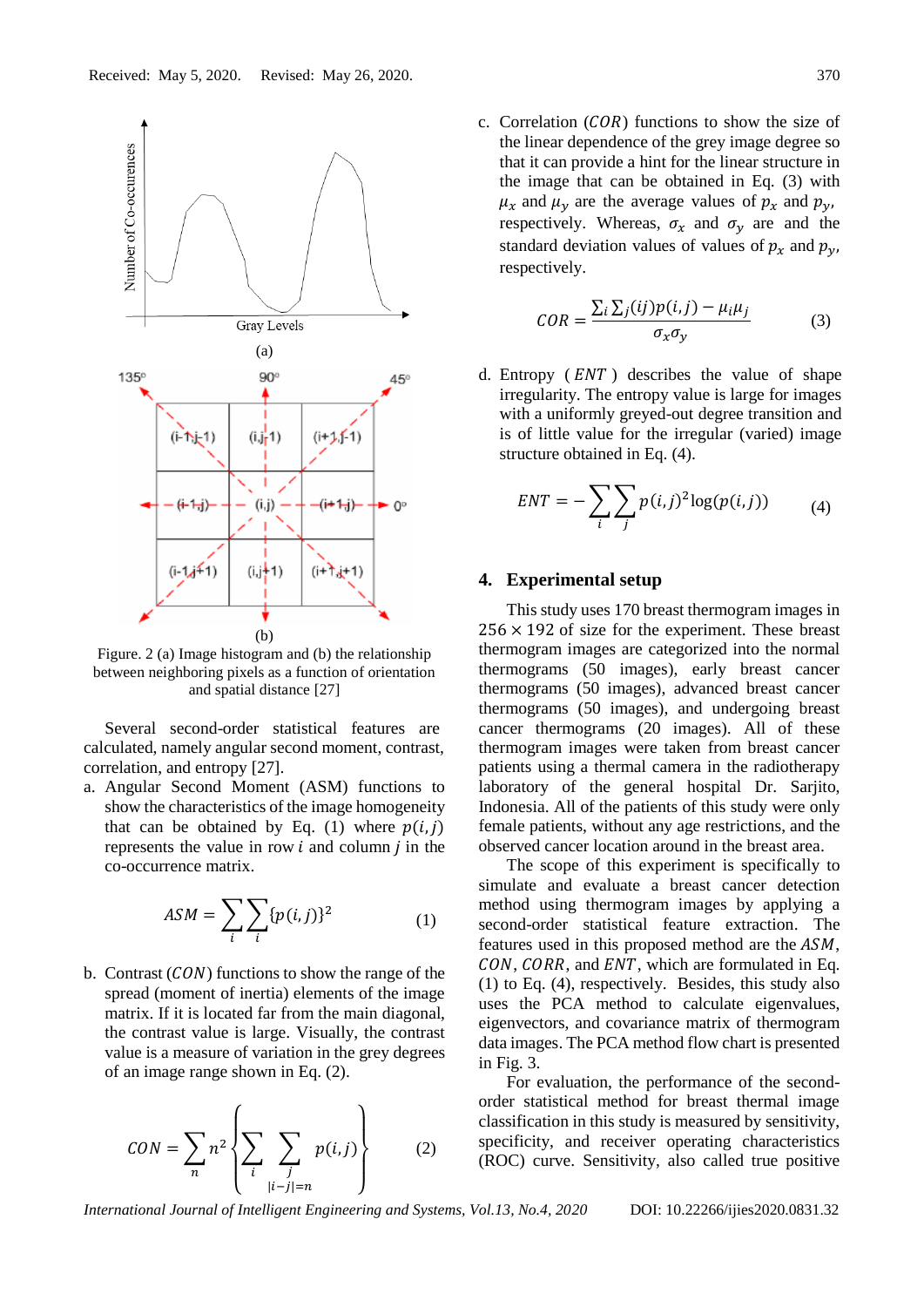

Figure. 3 The PCA method flow chart

rate (TPR), measures the percentage of actual positives or cancer detected that are correctly positives. The sensitivity value represents the probability of a positive result that the patient has the disease. Specificity (also called true negative rate) measures the percentage of actual negatives or no cancer detected that are correctly negatives.

The specificity value represents the probability of a negative result that the patient is healthy. The sensitivity and specificity values are computed using the following terminology. The diagnostic activities of this research can be seen as probability events as follows:

- a.  $T +:$  a positive result or cancer detected.
- b.  $T -$ : a negative result or cancer undetected.
- c.  $D +:$  indicates diseases (positive).
- d.  $D -$ : indicates no disease (negative).

The quality of a procedure or diagnostic test can be seen from the conditional probabilities below:

a. Sensitivity: 
$$
Sens = P(T + | D +)
$$
 (5)

b. Specificity: 
$$
Spec = P(T - | D -)
$$
 (6)

A measurement or diagnostic test is considered to be good if it has high sensitivity and specificity value (close to 1). The plot of TPR versus the false positive rate (FPR or  $1 - sens$ ) will generate the curve in the unit square, which called the ROC curve [23]. Graphically, the ROC curve represents the ability of the diagnostic tests to distinguish the "diseased" and "non-diseased" states [29].

## **5. Results and discussion**

The results of this study are carried out with diagnostic tests of sensitivity and specificity parameters to determine whether the patient was

Table 1. The diagnostic activities from patients data

|        |    |    | Total patient |
|--------|----|----|---------------|
|        | 74 |    | 78            |
|        |    | 98 | 106           |
| $D1 -$ | 65 |    | 69            |
| $D1 +$ |    | 15 | 19            |
| $D2 -$ | 14 |    | 34            |
| $D2 +$ |    |    |               |

Note:  $D1 +$ ,  $T +$  = early cancer;  $D2 +$ ,  $T +$  = advanced cancer;  $D - \equiv$  no cancer detected

Table 2. Sensitivity and specificity based on score level

| Positive test<br>criteria | Sensitivity | Specificity | Specificity |
|---------------------------|-------------|-------------|-------------|
| $1 \geq$ score            | .00         | $0.00\,$    | 1.00        |
| $1 \leq$ score $\leq$ 2   | 0.79        | 0.94        | 0.06        |
| $3 \leq$ score            | ) 93        | 0.88        |             |
| <b>AT. 4</b>              | $\sim$      | $\sim$      |             |

Note:  $1 =$  normal;  $2 =$  early cancer;  $3 =$  advanced cancer

Table 3. Average results of second-order statistical characteristic values

| Type of<br>thermogram | <b>ASM</b> | <b>CON</b> | <b>COR</b> | <b>ENT</b> |
|-----------------------|------------|------------|------------|------------|
| Normal                | 0.0024     | 103.10     | 0.97       | 11.001     |
| Early                 | 0.0012     | 141.86     | 0.94       | 11.410     |
| Advanced              | 0.0010     | 145.04     | 0.96       |            |

diseased or not. The data distribution of the diagnostic activities is summarized in Table 1. The values of  $D +$  and  $T +$  are categorized as early cancer. The values of  $D2 +$  and  $T +$  are categorized as advanced cancer, while the  $D -$  values are categorized as no cancer detected.

The diagnostic activities values in Table 1 are then used to compute the sensitivity and specificity that are formulated in Eq. (5) and Eq. (6), respectively. The sensitivity and specificity of the diagnostic score level are summarized in Table 2, where there are three levels, that are: normal, early cancer, and advanced cancer criteria.

The four second-order statistical features extracted from each thermogram are the  $ASM$ ,  $CON$ .  $CORR$ , and  $ENT$ . The average results of the secondorder statistical characteristic values are presented in Table 3.

Using the PCA method, the eigenvectors and the eigenvalues of the second-order statistical features are shown in Table 4. The  $ASM$  plot characteristics in the correlations of all raw thermogram data for normal, early cancer, and advanced cancer are shown in Fig. 4.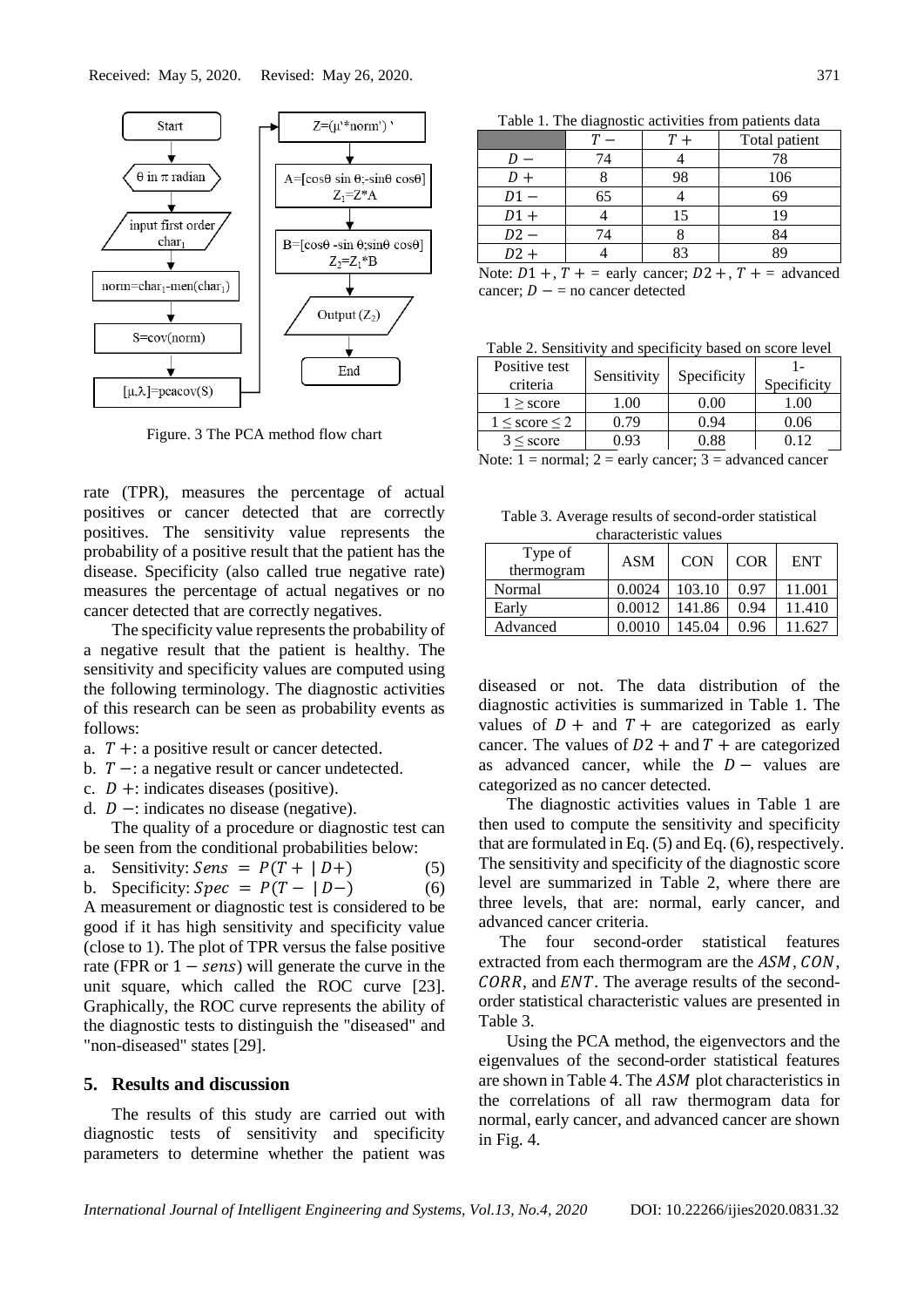| Features  | Eigenvectors                     |                                     |                     | Eigenvalues      |             |                  |  |
|-----------|----------------------------------|-------------------------------------|---------------------|------------------|-------------|------------------|--|
|           | Normal                           | Early                               | Advanced            | Normal           | Early       | Advanced         |  |
| ASM; CON  | $[-1,0]$ ; $[0,1]$               | $[0,1]$ ; $[1,0]$                   | $[0,-1]$ ; $[-1,0]$ | [2124; 0]        | [2470; 0]   | [2124; 0]        |  |
| ASM; CORR | $[-1,-0.001];$<br>$[-0.001,1]$   | [0.05, 0.99];<br>$[0.99,-0.05]$     | $[0,1]$ ; $[1,0]$   | [0.002; 0]       | [0; 0]      | [0.002; 0]       |  |
| ASM; ENT  | $[-1,-0.003];$<br>$[-0.003, 1]$  | $[-0.002, 1];$<br>[1, 0.002]        | $[0,-1]$ ; $[-1,0]$ | [0.767; 0]       | [1.07; 0]   | [0.767; 0]       |  |
| CON; CORR | $[-0.0003,-1];$<br>$[-1,0.0003]$ | $[-1,0.0002];$<br>[0.0002,1]        | $[0,1]$ ; $[1,0]$   | [2124; 0]        | [2470; 0]   | [2124; 0]        |  |
| CON; ENT  | $[-0.01,-1];$<br>$[-1, 0.01]$    | $[-0.99,-0.02];$<br>$[-0.02, 0.99]$ | $[0,-1]$ ; $[-1,0]$ | [2124; 0.6]      | [2470; 0.3] | [2124; 0.6]      |  |
| CORR; ENT | $[-1,0.008];$<br>[0.008,1]       | $[-0.009,1];$<br>[1,0.009]          | $[0,-1]$ ; $[-1,0]$ | [0.767;<br>0.002 | [1.07; 0]   | [0.767;<br>0.002 |  |

Table 4. The eigenvectors and eigenvalues range of the second-order statistical features



Figure.  $4$  ASM plot characteristics result in the correlations of all raw thermogram



Figure. 5 The plot of the normalization thermogram data of the ASM feature towards the CORR

The plot of the normalization thermogram data of the ASM feature towards the correlation feature is displayed in Fig. 5. The decoupling results from the transformation of the matrix  $A =$ [cos  $\theta$  sin  $\theta$ ; – sin  $\theta$  cos  $\theta$ ] and the characteristics of the thermogram data correlation are shown in Fig. 6. Whilst the decoupling results of the matrix  $B =$  $[\cos \theta - \sin \theta$ ;  $\sin \theta \cos \theta]$  and the characteristics of the thermogram data correlation are presented in Fig. 7.



Figure. 6 The decoupling results of the first transformation at angle  $A$  characterize  $ASM$  vs  $CORR$ 



Figure. 7 The further decoupling results of the angle  $B$ characterize ASM vs CORR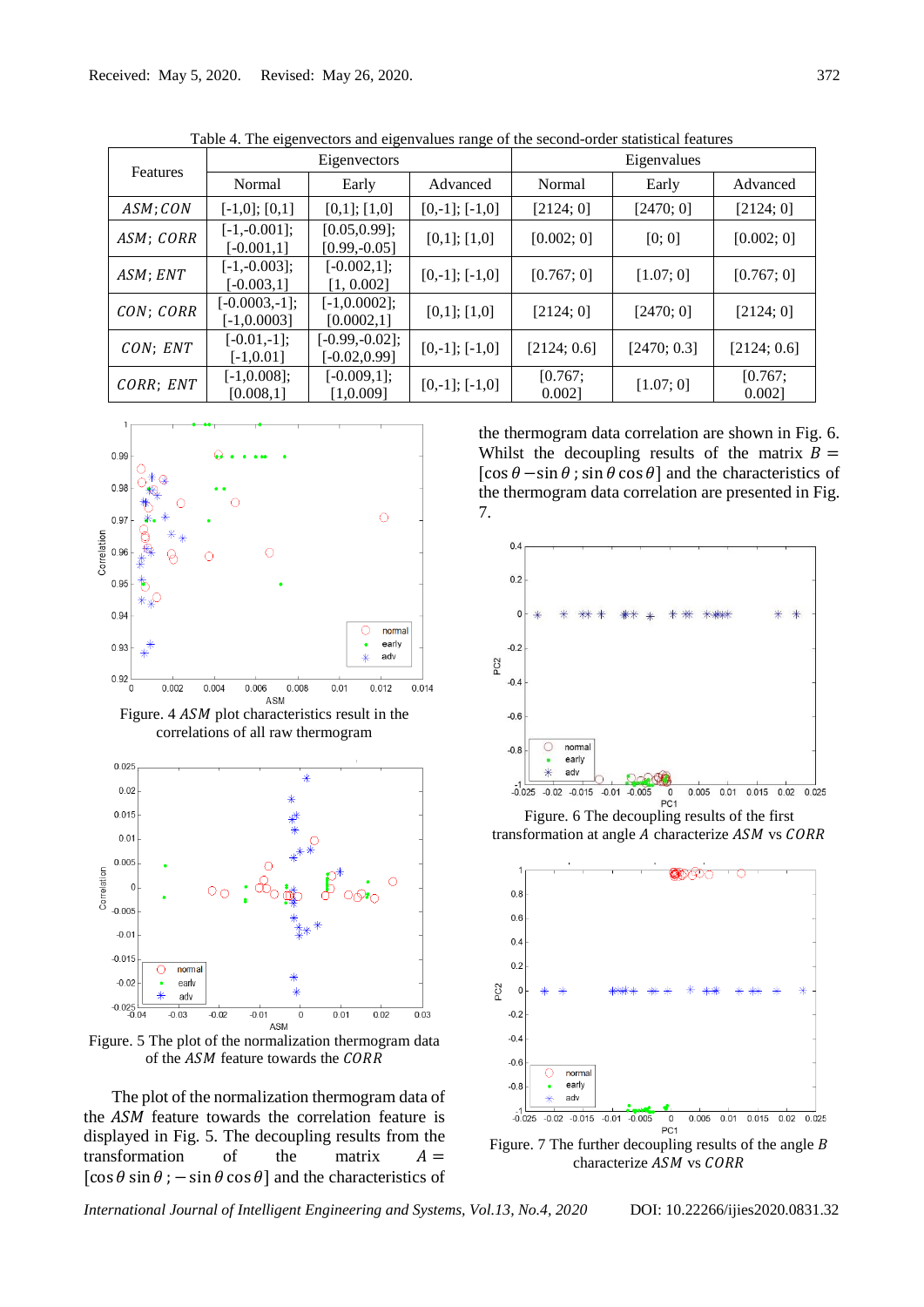The further decoupling results of the angle  $B$  of the  $ASM$  characteristic pair to the correlation feature, as shown in Fig. 7, give significant results in separating the three types of thermograms, namely normal thermogram, early cancer thermogram, and advanced cancer thermogram. As shown in Fig. 7, the normal thermograms have values close to 1, the early cancer thermograms have values close to -1, and the advanced cancer thermograms have values close to zero  $(0)$ .

The plot for contrast characteristics results towards the correlation characteristics after decoupling due to the transformation of the trigonometric matrix  $B$  is presented in Fig. 8. It provides significant information to the separability of the thermogram gives a much different range. The normal thermograms have values close to 1, the early cancer thermograms have values close to -1, and the advanced cancer thermograms have values close to zero (0).



Figure. 8 The decoupling results due to the transformation of angle  $B$  on the contrast characteristic towards correlation



Figure. 9 The further decoupling results in angle  $B$  of the contrast characteristic towards entropy



Figure. 10 The decoupling results of the  $\hat{B}$  trigonometric matrix *ASM* characteristic towards contrast and correlation

Similarly, the plot of the contrast towards the entropy after further decoupling at angle  $B$  is shown in Fig. 9. It shows the further decoupling results of the trigonometric matrix  $\hat{B}$  in contrast and entropy characteristics. The three types of thermograms are well separated so that there is no information redundancy among the three types of thermograms. The normal thermograms have a range of values 5 to 15, the early cancer thermograms have a range of values -5 to -15, and the advanced cancer thermograms have a range of values -4 to 4.

Some of the second-order statistical characteristics result in three dimensions on  $ASM$ . CON, CORR, and ENT features are divided into two groups, namely the classification results with strong correlation and the classification results with weak correlation. The further decoupling results using eigenvalues on the  $ASM$  characteristic towards  $CON$ and  $CORR$  are shown in Fig. 10. The computational time to display the thermogram results after the final transformation is about 1.906 seconds.

Table 5 describes strong correlations and computational time resulting from second-order statistical features. The lowest computational time is achieved by the pair of the  $CON$  and  $CORR$  attributes with 1.734 seconds. Whilst the highest computational time is achieved by the pair of the  $ASM$  and  $CON$ attributes with 5.328 seconds. Overall, the computational time average of all feature pairs is 2.205 seconds. Table 6 presents weak correlations and computational time resulting from second-order statistical features. The only one of weak correlation is obtained by the  $CON$  attribute towards the pair of  $CORR$  and  $ENT$  attributes with computational time in 1.891 seconds.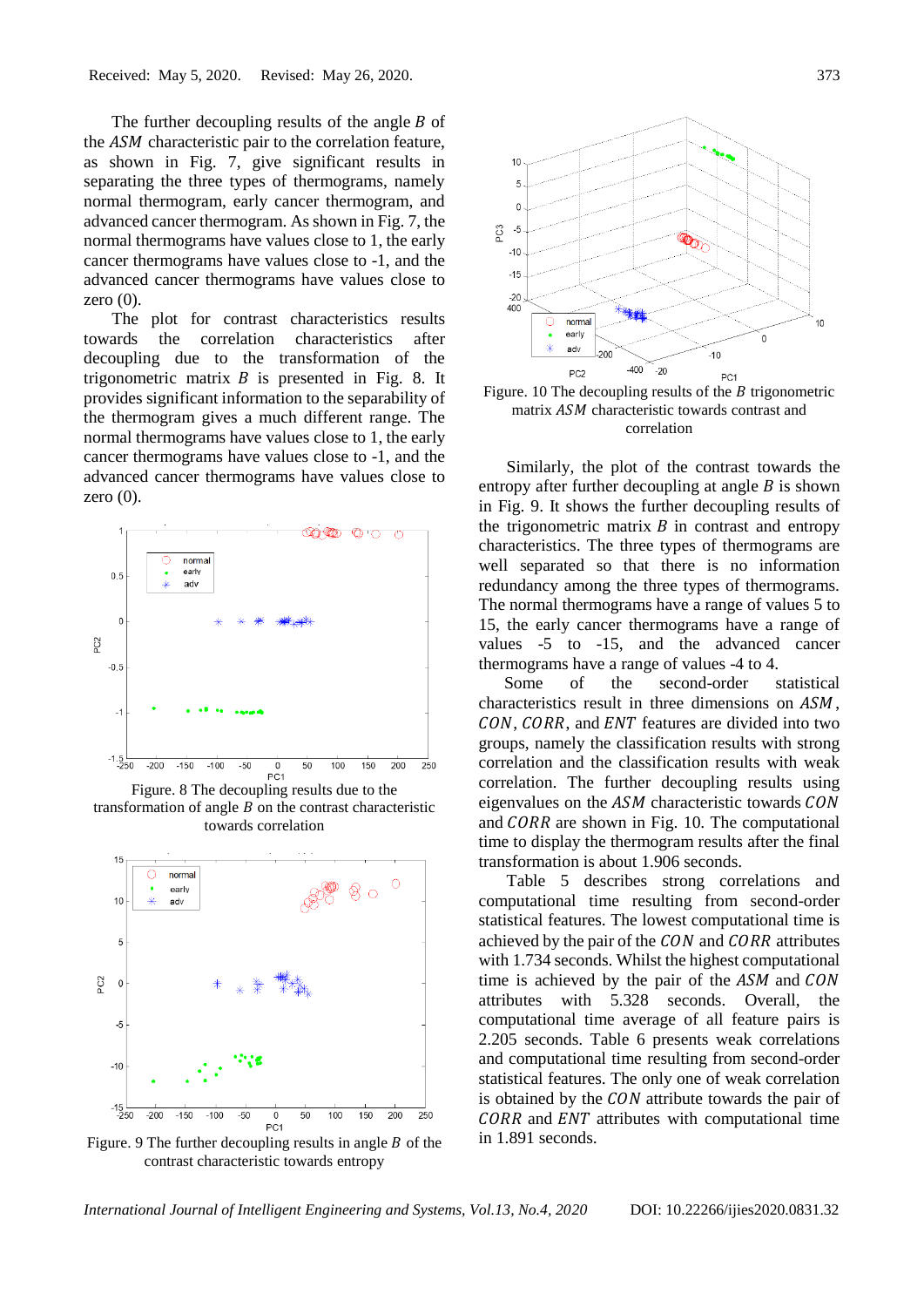| No | <b>Features Pair</b> | Computational |
|----|----------------------|---------------|
|    |                      | Time $(s)$    |
| 1  | ASM and CON          | 5.328         |
| 2  | ASM and CORR         | 1.766         |
| 3  | ASM and END          | 1.766         |
| 4  | CON and CORR         | 1.734         |
| 5  | CON and ENT          | 1.750         |
| 6  | CORR and ENT         | 1.750         |
| 7  | ASM towards CON and  | 1.906         |
|    | CORR                 |               |
| 8  | ASM towards CON and  | 1.906         |
|    | <b>ENT</b>           |               |
| 9  | ASM towards CORR and | 1.938         |
|    | <b>ENT</b>           |               |
|    | Average              | 2.205         |

Table 5. Strong correlations and computational time of second-order statistical feature pair

Table 6. Weak correlations and computational time of second-order statistical characteristic pairs

| second-order statistical characteristic pairs |                          |                          |  |  |  |  |
|-----------------------------------------------|--------------------------|--------------------------|--|--|--|--|
| No.                                           | <b>Features Pair</b>     | Computational<br>Time(s) |  |  |  |  |
|                                               | CON towards CORR and ENN | 1 891                    |  |  |  |  |

Table 7 illustrates the statistical characteristic correlation coefficients. It shows the linear dependence between the two variables  $x$  and  $y$ , the two variables  $x$  and  $z$ , as well as the two variables  $y$ and z in the second-order statistical characteristic plot. The variables  $x$ ,  $y$ , and  $z$  range between -1 and +1 which indicate the degree of linear dependence between the two variables. The results of the first transformation to the thermogram raw data have a correlation coefficient on the variables  $xt_1, yt_1$ , and  $zt_1$  indicates that there are no transformations on the  $x$  or  $y$  variables.

The results of the first transformation to the thermogram raw data have a correlation coefficient on the variables  $xt_1$ ,  $yt_1$ , and  $zt_1$  indicates that there are no transformations on the  $x$  or  $y$  variables. However, there are variable  $zt_1$  that transformed into the independent variable of the two other variables, which is indicated by the correlation coefficient  $zt_1 = 0.$ 

Similarly, the second transformation results, which has a correlation coefficient on the variables  $xt_2$ ,  $yt_2$ , and  $zt_2$  indicates that there are no transformations on the  $xt_1$  or  $yt_1$  variables. However, there are variable  $zt_2$  that transformed into the independent variable of the two other variables, which is indicated by the correlation coefficient  $zt_2 = 0$ . Weak correlations give incorrect grouping results because it provides redundant information so that there are still some thermograms that will be read as normal thermograms, early cancer thermograms, or advanced cancer thermograms.

Thermogram analysis is used to monitor the examination of breast cancer patients who are undergoing radiation and/or chemotherapy. Monitoring data collection was carried out for three consecutive weeks, which was divided into 3 groups, namely: monitoring1, monitoring2, and monitoring3 of 11 patients who were undergoing radiation and/or chemotherapy examinations.

Using the PCA approach, the monitoring results of the cancer thermogram to the normal thermogram will be obtained. Second-order statistical feature extraction is done by taking the most significant characteristics to distinguish the type of thermogram,



Plot the mean value of entropy by decopling the angle B

Figure. 11 Patient monitoring results in three dimensions

| Feature  | $\chi$   |         | z        | $xt_1$   | $y_{t_1}$ | $zt_1$ | $xt_2$   | $y_{t_2}$ | $zt_2$ |
|----------|----------|---------|----------|----------|-----------|--------|----------|-----------|--------|
| ASM; CON | $-0.329$ | $-0.57$ | $-0.214$ | $-0.329$ | $-0.57$   |        | $-0.329$ | $-0.57$   |        |
| ASM; COR | $-0.014$ | 0.322   | 0.1379   | $-0.014$ | 0.322     |        | $-0.014$ | 0.322     |        |
| ASM:ENT  | $-0.854$ | $-0.9$  | $-0.873$ | $-0.854$ | $-0.9$    |        | $-0.854$ | $-0.9$    |        |
| CON; COR | $-0.337$ | $-0.81$ | $-0.570$ | $-0.337$ | $-0.81$   |        | $-0.337$ | $-0.81$   |        |
| CON:ENT  | 0.500    | 0.82    | 0.463    | 0.500    | 0.82      |        | 0.500    | 0.82      |        |
| COR:ENT  | 0.160    | $-0.63$ | $-0.078$ | 0.160    | $-0.63$   |        | 0.160    | $-0.63$   |        |

Table 7. Secondary statistical characteristic correlation coefficients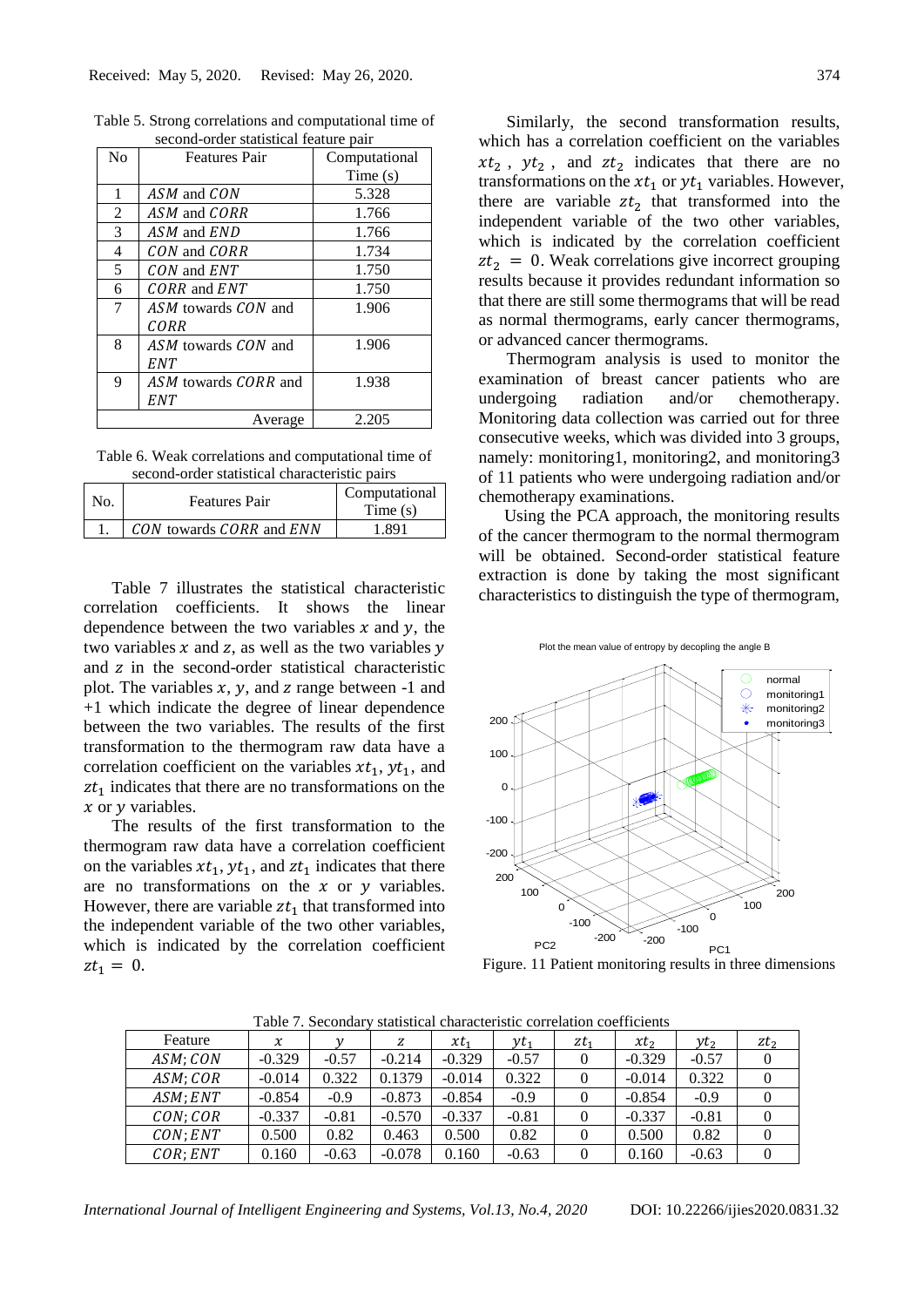

Figure. 13 A plot of thermogram monitoring results for normal and early cancer thermograms

namely the average, and entropy. A threedimensional plot of the monitoring results of breast cancer patients with a normal thermogram is displayed in Fig. 11. The results of the threedimensional reduction into two dimensions are the main components of the results of monitoring the cancer thermogram to the normal thermogram describe in Fig. 12.

Using the two most significant features, the results of the normal thermogram plot, the early cancer thermogram against the patient monitoring thermogram are illustrated in Fig. 13. It displays the classification of thermogram types into normal thermogram types, early cancer thermograms, and thermograms of patients undergoing examination (monitored).

The patient thermogram monitoring results for three weeks have not been able to show a difference that is strong enough to separate monitoring1, monitoring2, monitoring3. The PCA technique in this study can be used to separate the normal thermogram



and the cancer thermogram because it can provide classification results that are far apart from each other [11]. The next step in the analysis results is to calculate the value of sensitivity, specificity, and ROC curve. The sensitivity and specificity parameters in (5) and (6), respectively, can be calculated by:

- a. Sensitivity (Sens) as a comparison of cancer detected patients with the total number of cancer patients. In this study, the sensitivity value is 92%.
- b. Specificity  $(Spec)$  as a comparison of patients not detected with cancer with the total number of patients not detected with cancer. The specificity value of this study is 95%.

The estimation results of sens and spec can be interpreted as follows:

- a. If the test is used for women who do not have breast cancer, then the test will almost certainly be negative. It means that the specificity of 95% is large enough.
- b. If the test is used for women suffering from breast cancer, then the chance of being detected is large. It means that the sensitivity of 92% is big enough.

The plot between the sensitivity and 1-specificity values is the ROC curve describes in Fig. 14. It shows that the area under a large ROC curve means that the diagnostic procedure is performed quite well.

For further evaluation, the proposed method of this study is compared to the most related works based on the similar or same platform using PCA that are presented in Table 8. The term of sensitivity and specificity are used for performance evaluation among methods. Based on the average performance in Table 8, it shows that the use of second-order statistical on PCA could yield a promising performance compared to the recent methods. The performance differences between these methods are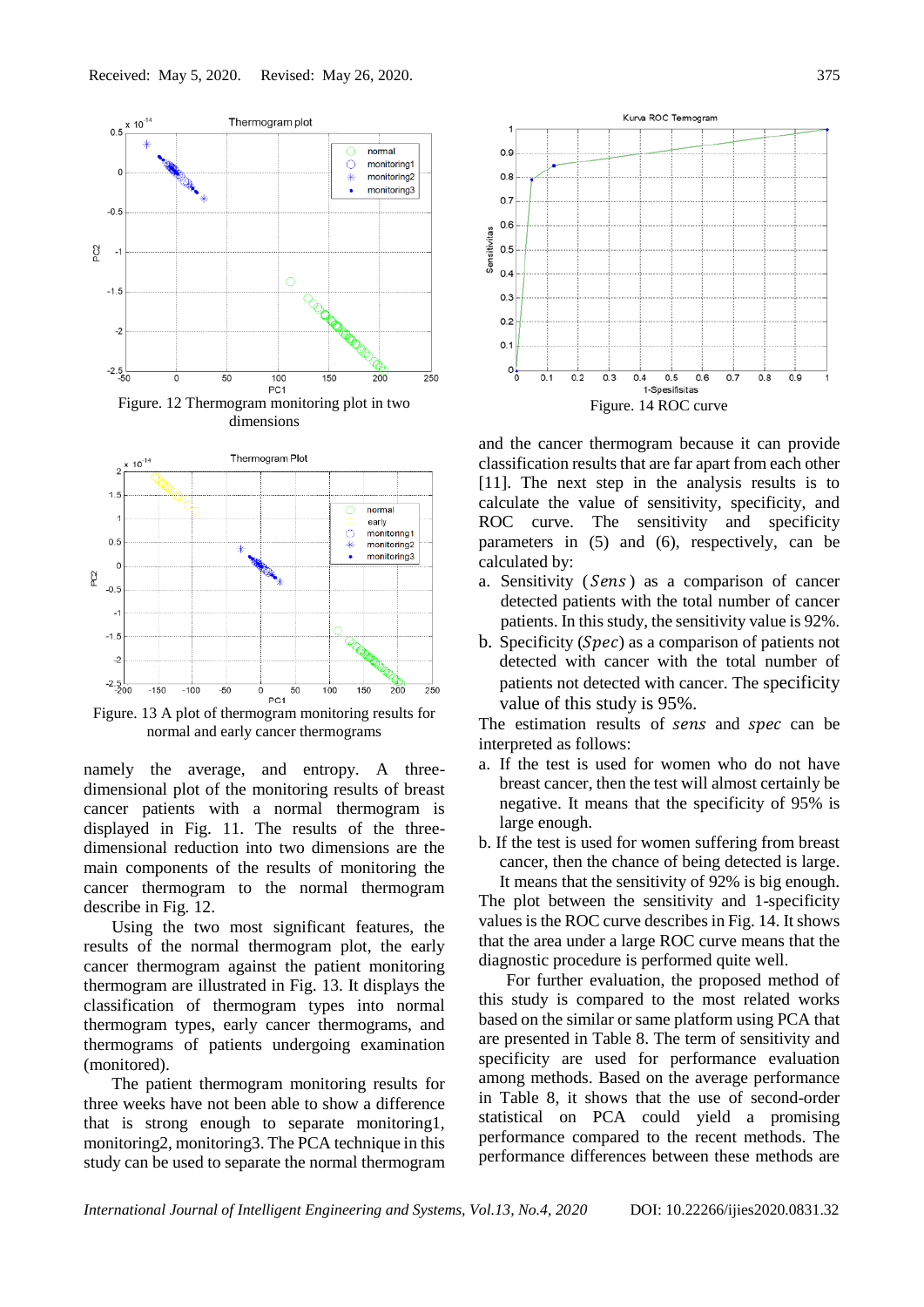| No. | PCA-based                                            | Sensitivity | Specificity |  |
|-----|------------------------------------------------------|-------------|-------------|--|
|     | Method                                               | (% )        | (%)         |  |
| 1.  | $PCA+LDA [3]$                                        | 83          | 80          |  |
| 2.  | $PCA+QDA[3]$                                         | 83          | 80          |  |
| 3.  | <b>PCA+SVM</b> [15]                                  | 99.06       | 96.56       |  |
| 4.  | $PCA+SVM[16]$                                        | 95.97       | 96.23       |  |
| 5.  | PCA+parallel<br><b>SVM</b> [18]                      | 100         | 100         |  |
| 6.  | $PCA+ANN [19]$                                       | 95          | 98          |  |
| 7.  | $PCA+RF[19]$                                         | 92          | 97          |  |
| 8.  | Fuzzy PCA+SVM<br>[20]                                | 96          | 98.67       |  |
| 9.  | $PCA+SVM [20]$                                       | 85.19       | 100         |  |
| 10. | $PCA+LDA$ [17]                                       | 81          | 95          |  |
| 11. | $PCA + second -$<br>order statistics<br>(this study) | 92          | 95          |  |

Table 8. Comparison of average performance

usually influenced by many factors, such as datasets and parameters. Although all of those methods are not re-experimented in this study, however, the proposed method can be used to enrich breast cancer detection with comparable results to the other methods.

### **6. Conclusions and future works**

The PCA with a second-order statistical method through covariance matrix, eigenvalue, and eigenvector has been able to provide a high level of sensitivity and specificity, which are 92% to 95%, in sorting out normal thermograms, early cancers, advanced cancers, and for monitoring the development of therapeutic results in breast cancer patients. Thermogram parameters are extracted from second-order statistical features to represent normal, early and advanced cancers are available. Hence, any other digital thermogram samples will be identified directly using these parameters as the initial composition of the process to shorten computing time. The proposed method that is implemented in the breast thermogram processing also has sufficiently high computing. The computation time of the proposed algorithm is only 2.205 seconds on average.

Several follow-ups that can be taken from this study as future works include:

- 1. realize the proposed method for real-time and standalone software that can be directly applied to detect breast cancer early and to improve the results of cancer monitoring;
- 2. using a standard thermal camera specifically for medical applications that have a temperature range of 35º to 40ºC with an accuracy of 0.01ºC.

### **Conflicts of Interest**

The authors declare no conflict of interest.

#### **Author Contributions**

Conceptualization and methodology, A. Marjuni, and O. D. Nurhayati; software and validation, O. D. Nurhayati; formal analysis and investigation, A. Marjuni, and O. D. Nurhayati; resources and data curation, O. D. Nurhayati; writing—original draft preparation, A. Marjuni; writing—review and editing, A. Marjuni; visualization, O. D. Nurhayati; supervision, A. Marjuni; project administration, A. Marjuni, and O. D. Nurhayati. All authors have read and approved the final manuscript.

## **References**

- [1] WHO, "*Breast Cancer*", Online: Available at https://www.who.int/cancer/prevention/diagno sis-screening/breast-cancer/en/, 2018.
- [2] A. Omar, A. Bakr, and N. Ibrahim, "Female Medical Students' Awareness, Attitudes, and Knowledge about Early Detection of Breast Cancer in Syrian Private University", *Heliyon*, Vol. 6, Issue. e03819, pp. 1-7, 2020.
- [3] F. M. Lyng, D. Traynor, T. N. Q. Nguyen, A. D. Meade, F. Rakib, R. Al-Saady, E. Goormaghtigh, K. Al-Saad, and M.H. Ali, "Discrimination of Breast Cancer from Benign Tumours using Raman Spectroscopy", *PLoS One*. Vol. 14, pp. 1-13, 2019.
- [4] WHO, "*Who Position Paper on Mammography Screening*", 2015.
- [5] M. A. -Nasser, A. Moreno, and D. Puig, "Breast Cancer Detection in Thermal Infrared Images using Representation Learning and Texture Analysis Methods", *Electron*. Vol. 8, No. 100, pp. 1-18, 2019.
- [6] J. Z. -Gomez, N. Zerhouni, Z. Al Masry, C. Devalland, and C. Varnier, "A Survey of Breast Cancer Screening Techniques: Thermography and Electrical Impedance Tomography", *Journal of Medical Engineering and Technology*, Vol. 43, No. 5, pp. 305-322, 2019.
- [7] F. AlFayez, M. W. A. E. -Soud, and T. Gaber, "Thermogram Breast Cancer Detection: a Comparative Study of Two Machine Learning Techniques", *Applied Sciences*, Vol. 10, No. 2, pp. 1-20, 2020.
- [8] S. V. Francis, M. Sasikala, and S. Saranya, "Detection of Breast Abnormality from Thermograms using Curvelet Transform Based Feature Extraction", *Journal of Medical Systems*, Vol. 38, No. 23, pp. 1-9, 2014.